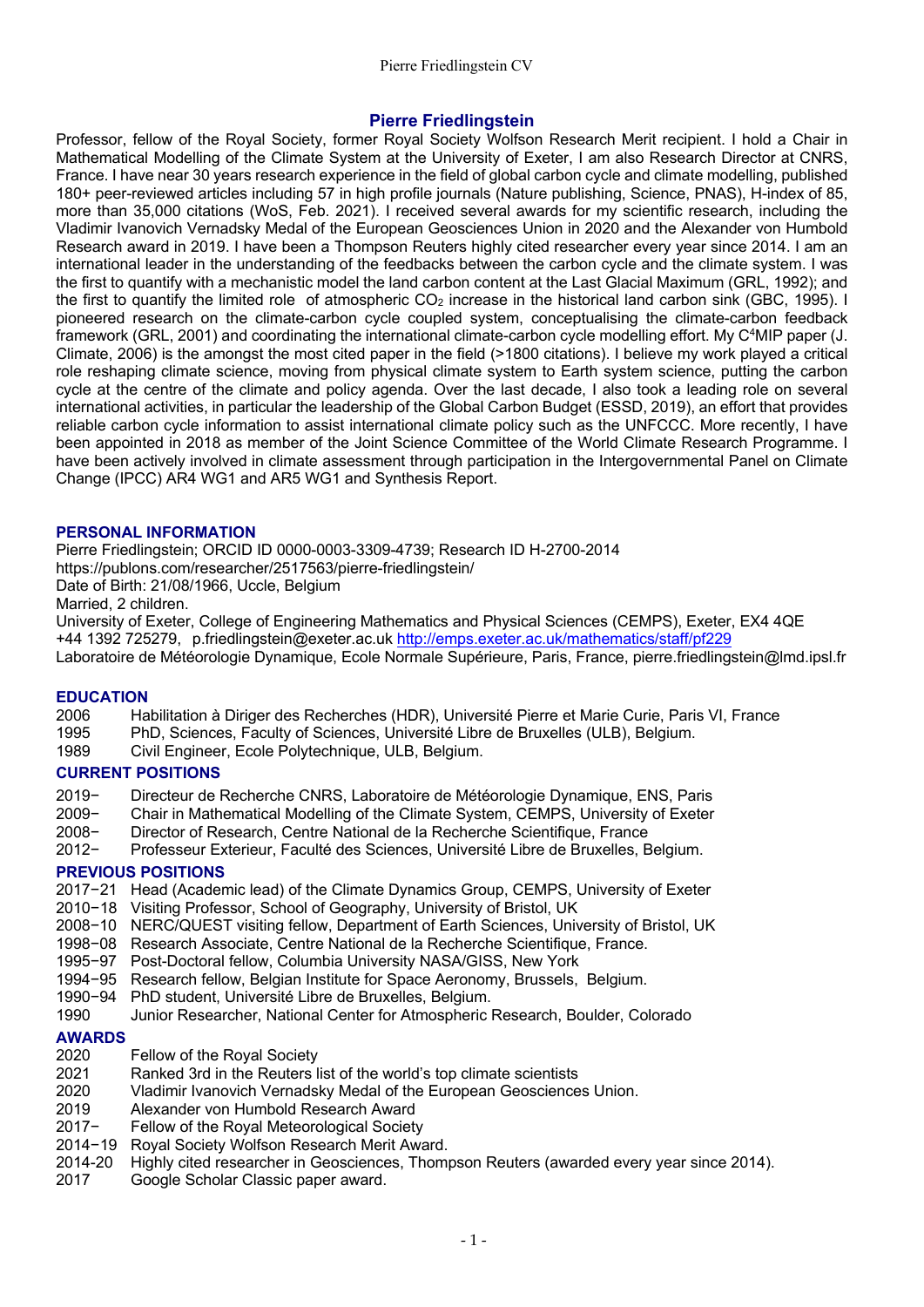- 2015 Top 10 most cited author, Carbon Brief<br>2007 Lead author of the IPCC when IPCC wa
- Lead author of the IPCC when IPCC was awarded the Nobel Peace Prize
- 1990 PhD research fellowship, IRSIA, Belgium

## **INSTITUTIONAL RESPONSABILITIES/MEMBERSHIPS**

- *Uni Exeter*
- 2018−21 Director of Global Development, Dept. of Mathematics, CEMPS, University of Exeter
- 2017- 21 Head of the Climate Dynamics Group, CEMPS, University of Exeter
- 2010− International Officer for Mathematics, University of Exeter

## **MAJOR NATIONAL RESPONSABILITIES/MEMBERSHIPS**

- 2018- UKRI Future Leaders Fellowships Panel
- 2018- Royal Society Global Environment Research Committee (GERC)
- 2017−19 National Centre for Earth Observation (NCEO) Science Advisory Group
- 2017− Royal Meteorological Society Climate Communication Group
- 2016− Royal Society International Collaboration Awards committee
- 2014−15 NERC Strategic Programme Advisory Group (SPAG)

## **MAJOR INTERNATIONAL RESPONSABILITIES/ MEMBERSHIPS**

- 2019- Executive team Leader, Global Carbon Budget<br>2018- Member Joint Scientific Committee (JSC) of the
- 2018− Member, Joint Scientific Committee (JSC) of the World Climate Programme (WCRP)
- Co-chair, WCRP Grand Challenge "Carbon feedbacks in the climate system"
- 2016−20 SSC member, WCRP Modelling Advisory Council (WMAC)
- 2014−20 SSC member, WCRP Working Group on Climate Modelling (WGCM)
- 2010− Co-chair TRENDY, terrestrial carbon cycle modelling activity
- 2005− Co-chair, Coupled Climate Carbon Cycle Model Intercomparison Project (C4MIP)
- 2012−19 Editor, Journal of Climate
- 2006−12 SSC member, Global Carbon Project (GCP)
- 2005−11 SSC member, IGBP Analysis, Integration and Modelling of the Earth System (AIMES)
- 2001-04 SSC member, IGBP Global Analysis, Integration and Modelling (GAIM)

## **CONTRIBUTION TO THE INTERGOVERNMENTAL PANEL ON CLIMATE CHANGE (IPCC)**

- 2012−14 IPCC AR5, Synthesis Report, Coordinating Author
- 2008−13 IPCC AR5, WG1, Lead Author Chapter 12, Technical Summary and Summary for Policymakers
- 2002−07 IPCC AR4, WG1, Lead Author Chapter 10 and Summary for Policymakers
- 2001 IPCC TAR, Contributing Author WG1, Chapter 3
- 1994 IPCC Climate change 1994, Contributing Author, Chapter 1

## **CLIMATE SCIENCE AND POLICY ADVICE**

- 2019 Committee on Climate Change, The global mitigation effort towards achieving the Paris Agreement
- 2020 UNFCCC SBSTA Earth Information Day, Closing the global carbon cycle and closing the emissions gap
- UNFCCC SBSTA Chair's Information meeting, Overview of impacts of COVID-19 on GHG emissions
- and concentrations
- 2017 Scoping Meeting of the IPCC AR6

2014 House of Parliament, Parliamentary Office of Science and Technology, Briefing note on Feedbacks in the Climate System.

- 2013 COP19 Warsaw, Organisation of Side Event on the Global Carbon Budget 2013
- 2013 Committee on Climate Change, Presentation of the science of IPCC AR5 WG1
- 2009 Scoping Meeting of the IPCC AR5

## **MEMBERSHIPS OF SCIENTIFIC SOCIETIES**

## 2017− Fellow of the Royal Meteorological Society

## **RESEARCH GRANTS AWARDED (MOST RECENT)**

#### *International*

2019-2022 EU/H2020 : 4C (Project Coordinator), £1,200,000

- 2018-17 ESA RECCAP-2, 2018-2019, £108,000
- 2015-19 EU/H2020: CRESCENDO, £541,891
- 2015-18 EU/ITN: C-CASCADES, £423,321
- 2013-17 EU/FP7: LUC4C, £477,213
- 2013-17 EU/FP7: HELIX, £943,705

*UK*

2017-21: NERC FabGGR, £300,000

2016-17: NERC TCRE1.5°C, £100,000

2015-16: AVOID-2, £25,000